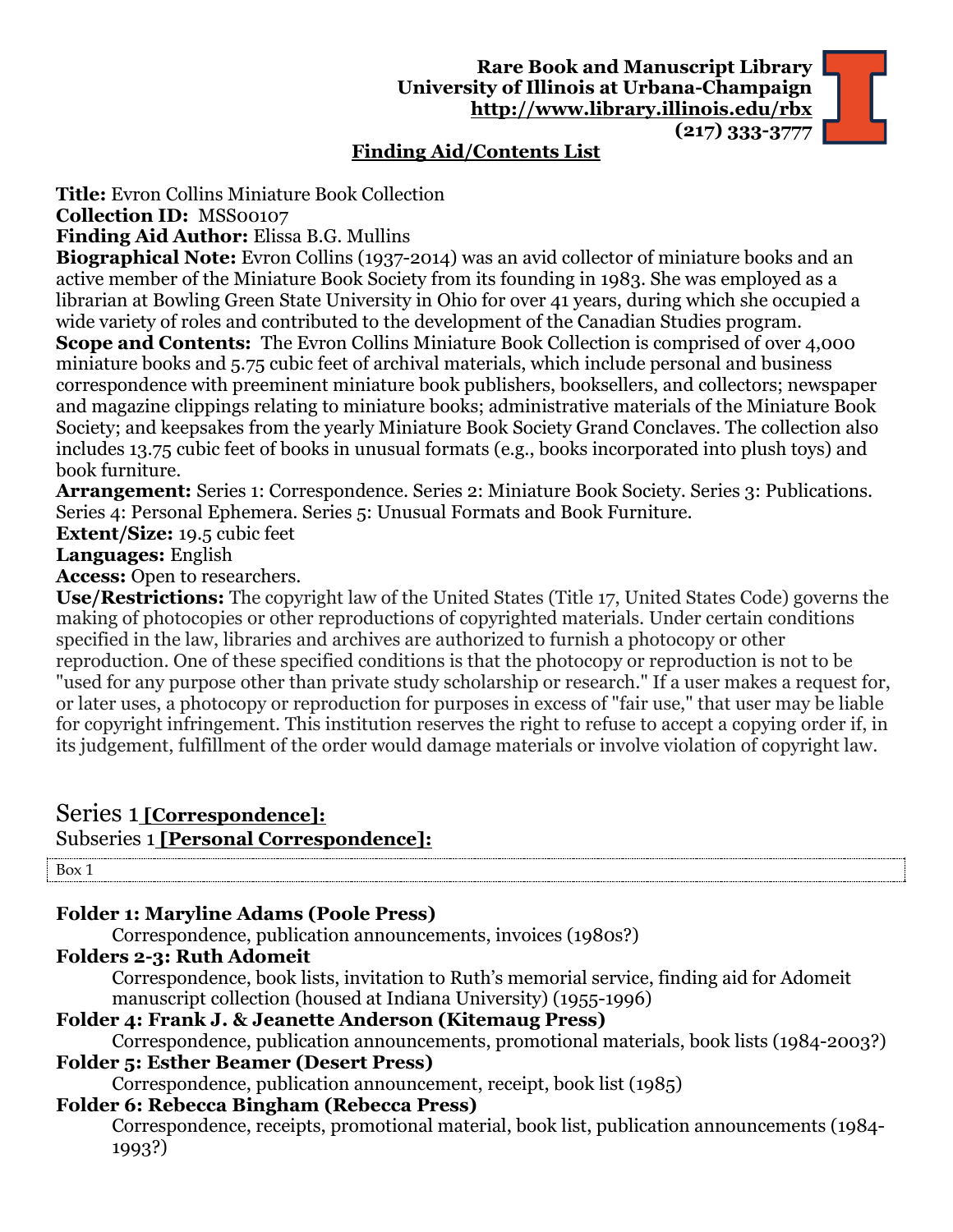#### **Folder 7: Stephen Byrne (Final Score)** Email and handwritten correspondence (1999-2004) **Folder 8: Jane W. Conneen (Little Farm Press)** Email and handwritten correspondence, invoices, price lists, publication announcements (1984-2000) **Folder 9: Michele (Missy) McGarry Crahan** Correspondence (1996?) **Folder 10: Eileen Cummings (E.C. Press, Inky Dew)** Email and handwritten correspondence, discount slip, business card (1990-2000) **Folder 11: Joseph L. Curran (Kurbel Books)** Correspondence, 1990 catalog, invitation, business card (1989-2001) **Folder 12: Glen and Mary Helen Dawson (Dawson's Book Shop)** Correspondence, publication announcements, invoices, miniature book lists #38, 135-136, 151, publication celebrating Glen's 90th birthday (1962-2002); "Under 3 Inches" (**Collins 1659**); Valentine (from Karen (Dawson) Ganske) (**Collins 2008**) **Folder 13: James DeLancey** Correspondence (1984-1987) **Folder 14: Margaret H. Feldman** Correspondence, business cards (1983)

#### **Folder 15: Marion (Marnie) Flook**

Correspondence (1983-1993)

#### **Folder 16: Michael Garbett**

Email and handwritten correspondence, invoices, catalogues #6-8, 10-11, 14-21 (1993-2003)

Box 2

#### **Folder 1: Margret Gaskill**

Correspondence (unknown date)

#### **Folder 2: Betty Giles**

Correspondence (1985)

#### **Folder 3: Robert F. Hanson (Opuscula Press; founder of** *Microbibliophile***)**

Correspondence, subscription renewal notices, publication announcements, *Microbibliophile* for July 1980, minim book lists #3-5, 7, 9, order forms (1978-2004)

#### **Folder 4: Don Hildreth (Ash Ranch Press)**

Correspondence, publication announcement, book lists, receipt, business cards (1987-1990)

#### **Folder 5: Edward Hoyenski**

Email correspondence, letter of appreciation for donation to Rare Book & Texana Collections (2003-2004)

## **Folder 6: Darragh C. Hunter**

Correspondence (1999-2000)

## **Folders 7-8: Edward H. Hutchins (Editions)**

Correspondence, publication announcements, newsletters, price lists, business card, receipts, pin buttons, exhibition pamphlet, booklet created in a workshop run by Ed Hutchins, order forms, print-out of essay entitled "What is a book?" (1992-2000)

#### **Folders 9-10: Miriam Irwin (Mosaic Press)**

Correspondence, newsletters, receipts, directory of collectors and booksellers, sale advertisements, envelopes and order forms, event invitations, publication announcements, chapbook patterns (1978-2003; second folder contains items of indeterminate date)

## **Folder 11: Betty Kennedy**

Correspondence, business card (2001)

**Folder 12: Kalman L. Levitan (Kaycee Press, Center for the Study of the Miniature Book)**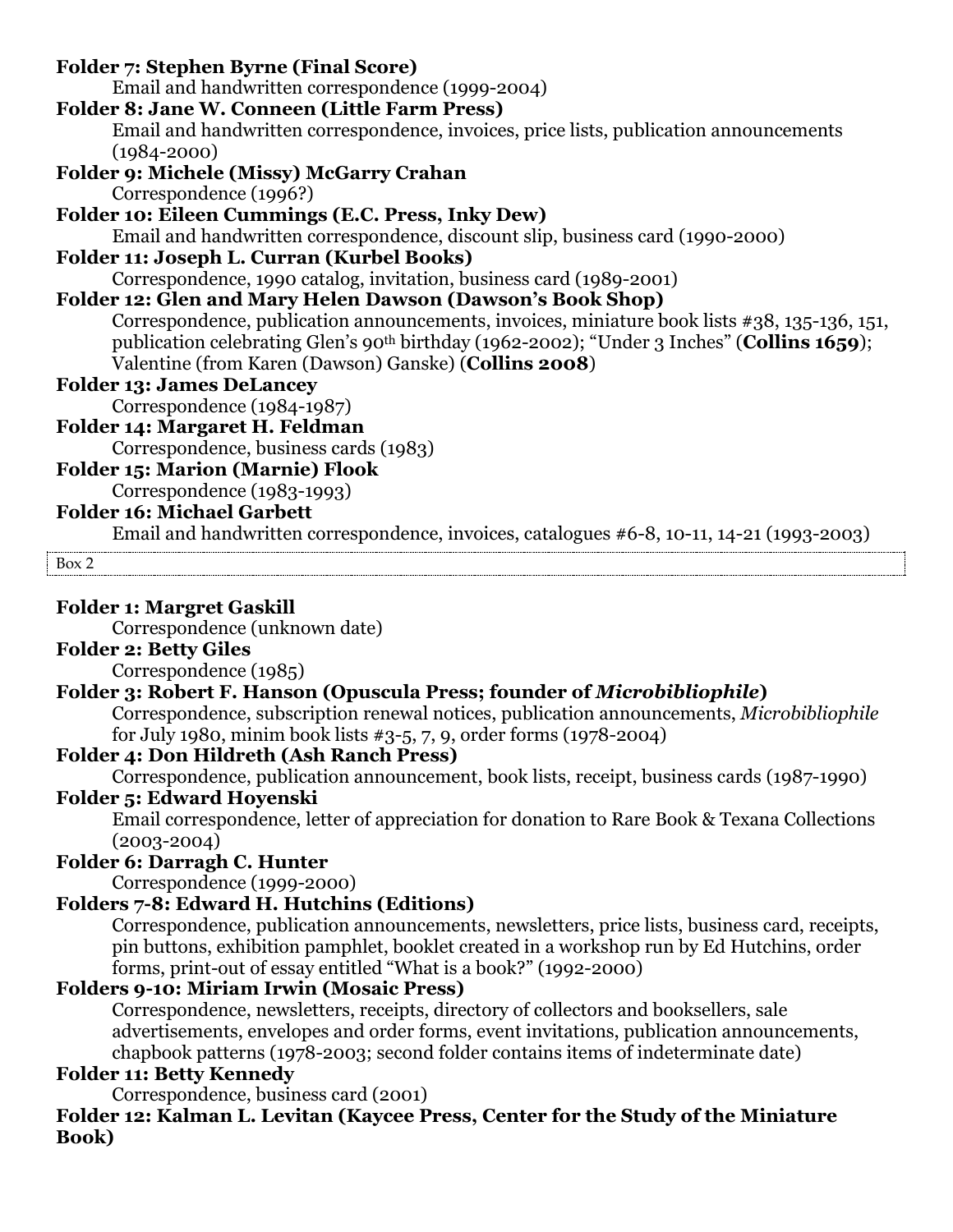Correspondence, receipts, publication announcements, business card, obituaries for Levitan, blank envelopes and stationary from the Center for the Study of the Miniature Book (1983- 2002)

#### **Folder 13: Ian & Helen MacDonald (Gleniffer Press)**

Correspondence, publication announcements, pamphlets about the press, complimentary calendars for 1986, 1993, 1996, newsletters #5-7, 9-11, receipts, order forms, business card (1984-2000?)

## **Folder 14: Robert E. & Eloise Massmann (REM Miniatures)**

Correspondence, book checklists, invoices, "My Miniature Book Collecting Odyssey" (1983- 2005)

Box 3

| <b>Folder 1: Caroline McGehee</b> |
|-----------------------------------|
| Correspondence, book list         |

#### **Folder 2: Judy S. Merenoff**

Correspondence, book list, business card (1970s?)

 $(1986-1992)$ 

#### **Folder 3: Mark Palkovic (Flying Pig Press)**

Correspondence (chiefly email/typed), event announcement, publication announcements  $(1996 - 2003)$ 

#### **Folder 4: Valentine J. Poska**

Correspondence, publication announcements, catalogue, "Regional Reference Library on Miniature Books" pamphlet (1988-2001)

#### **Folder 5: Suzanne Pruchnicki (Bronte Press)**

Correspondence, publication announcements, order forms, book list (1983-2008); "On Books" (**Collins 2127**)

#### **Folder 6: Yvonne Rezek**

Correspondence (1984-1990)

#### **Folder 7: Donn W. Sanford**

Correspondence (email/typed) (1991-2001)

#### **Folder 8: Ward Schori**

Correspondence, newsletters ("Yodelings"), book lists, publication announcements, keepsakes (1981-2000)

## **Folder 9: Doris Selmer**

Correspondence (1997)

#### **Folder 10: John Bennett Shaw**

Correspondence (1987)

## **Folder 11: Steven W. Slesinger (SWS Miniatures)**

Correspondence (1984-1986)

## **Folder 12: Charlotte & Thomas Smith (Tamazunchale Press)**

Correspondence, publication announcements, samples, book checklists (1983-1988?); "Love" Christmas keepsake (**Collins 1586**); Christmas keepsake (1985) (**Collins 1826**); Christmas keepsake (1986) (**Collins 1960**)

## **Folder 13: Peter & Donna Thomas (Good Book Press)**

Correspondence, publication announcements, receipts, keepsakes, book lists (1985-2006?)

## **Folder 14: Mae & Bruce Vandamm**

Correspondence (1990)

**Folder 15: Francis J. Weber (Junipero Serra Press)**

Correspondence, "San Fernando Mission" pamphlet (1992-2003)

## **Folder 16: Doris V. Welsh (Petit Oiseau Press)**

Correspondence, book list (1959)

**Folder 17: Miscellaneous correspondence (1984-2002)**

**Folder 18: Miscellaneous email correspondence (1999-2004)**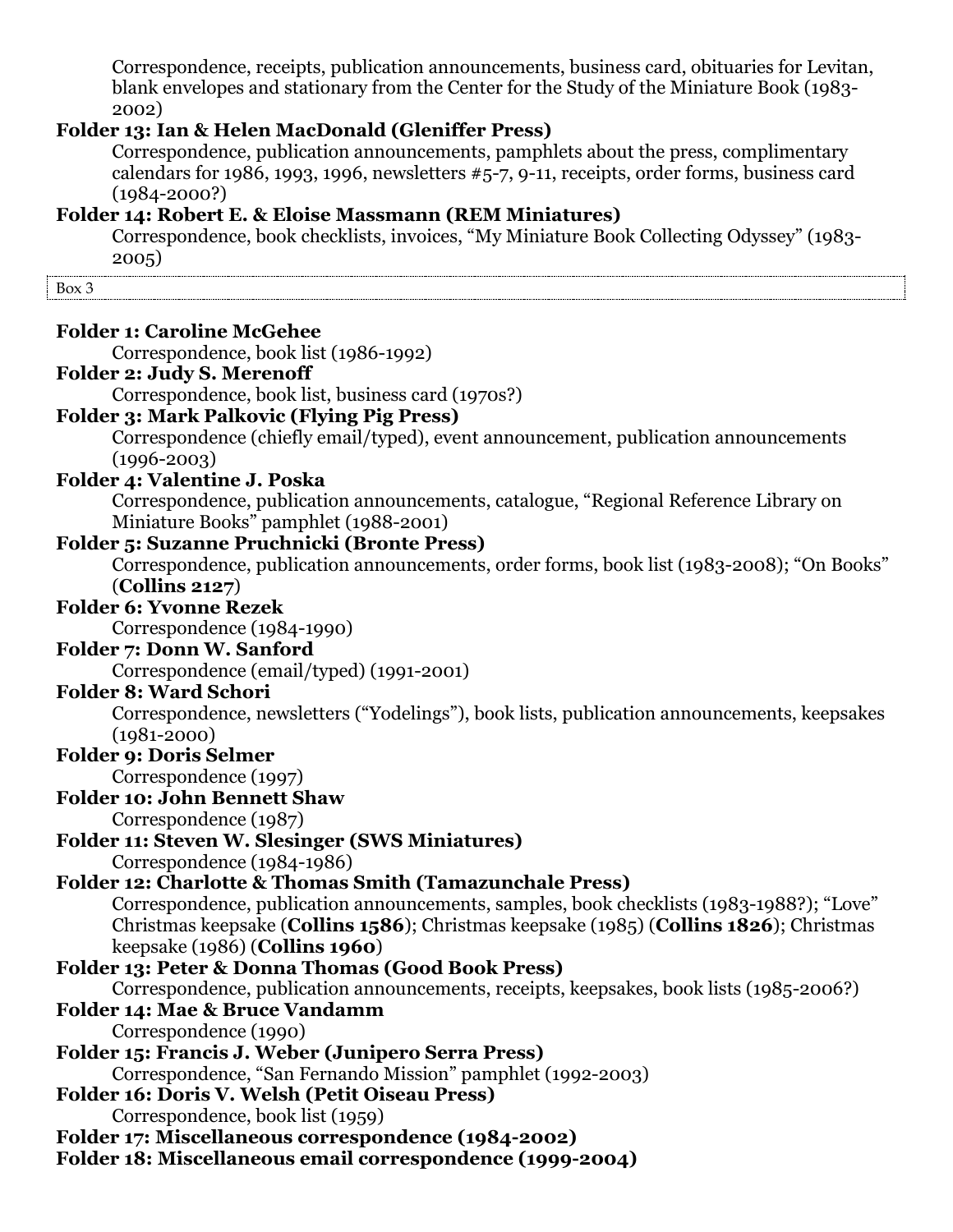#### $\frac{1}{\text{Box } 1}$

| <b>Folder 1: ABCDarium of C.L. Herbert</b>                                                                                     |
|--------------------------------------------------------------------------------------------------------------------------------|
| Publication announcements, order forms (1988-1991)<br>Folder 2: A.B. Allhem                                                    |
|                                                                                                                                |
| Receipt, catalog (1961)                                                                                                        |
| <b>Folder 3: Alembic Press (Claire &amp; David Bolton)</b><br>Publication announcements, book lists, invoice, memo (2001-2002) |
| <b>Folder 4: Amistad Press (Yolanda Carter)</b>                                                                                |
| Book lists, invoices, <i>Amistad Courier</i> newsletters #1-6, 12, 18, 23, publication announcements,                          |
| blank order forms (1978-1984)                                                                                                  |
| <b>Folder 5: Anderson &amp; Books</b>                                                                                          |
| Advertisements (1993)                                                                                                          |
| <b>Folder 6: Andrews McMeel Publishing</b>                                                                                     |
| Catalog excerpts (1996-1999)                                                                                                   |
| <b>Folder 7: Press of Arden Park</b>                                                                                           |
| Publication announcements (1984-1987)                                                                                          |
| <b>Folder 8: Ann Bahar</b>                                                                                                     |
| Publication announcements (1991)                                                                                               |
| <b>Folder 9: Jane Baird's Castle Baird Press</b>                                                                               |
| Publication announcements (1992-1996)                                                                                          |
| <b>Folder 10: Bay's Books (Stephen Bayuzick)</b>                                                                               |
| Miniature book lists #1-11, 13-15, advertisements, pre-addressed envelopes, memos, business                                    |
| card (1985-1995)                                                                                                               |
| <b>Folder 11: Beaverdam Press</b>                                                                                              |
| Publication announcements (1986-1987)                                                                                          |
| Folders 12-13: Black Cat Press (Norman W. Forgue)                                                                              |
| Publication announcements, receipts, Purrings (newsletters), keepsakes (1961-1983; second                                      |
| folder contains items of indeterminate date); "Gutenberg, to Printers Throughout the World"                                    |
| $\left($ Collins 2130 $\right)$                                                                                                |
| Folder 14-15: Louis W. Bondy                                                                                                   |
| 1958-1993                                                                                                                      |
| Folder 14: catalogues #48 (one page), 51, 53-55, memo, pamphlet, receipt, loose pages of book                                  |
| lists, publication announcements                                                                                               |
| Folder 15: miniature book lists #105, 115-137, 139, 142, 145, 147, 151-154                                                     |
| <b>Folder 16: Borger Publications</b>                                                                                          |
| Publication announcements, advertisements (1993?)                                                                              |
| <b>Folder 17: Borrower's Press (Jane Bernier)</b>                                                                              |
| Publication announcements, letters to customers, miniature book list $#3-4$ , inscribed                                        |
| envelopes (1979-1987)                                                                                                          |
| Folder 18: John L. Boulette                                                                                                    |
| Publication announcement, receipt (1978)                                                                                       |
| Box 2                                                                                                                          |
|                                                                                                                                |
| <b>Folders 1-3: Robert C. Bradbury</b>                                                                                         |

1998-2005 Folder 1: bookseller advertisements, invoices Folders 2-3: miniature book catalogs, #1-8, 10, 20, 22-23, 27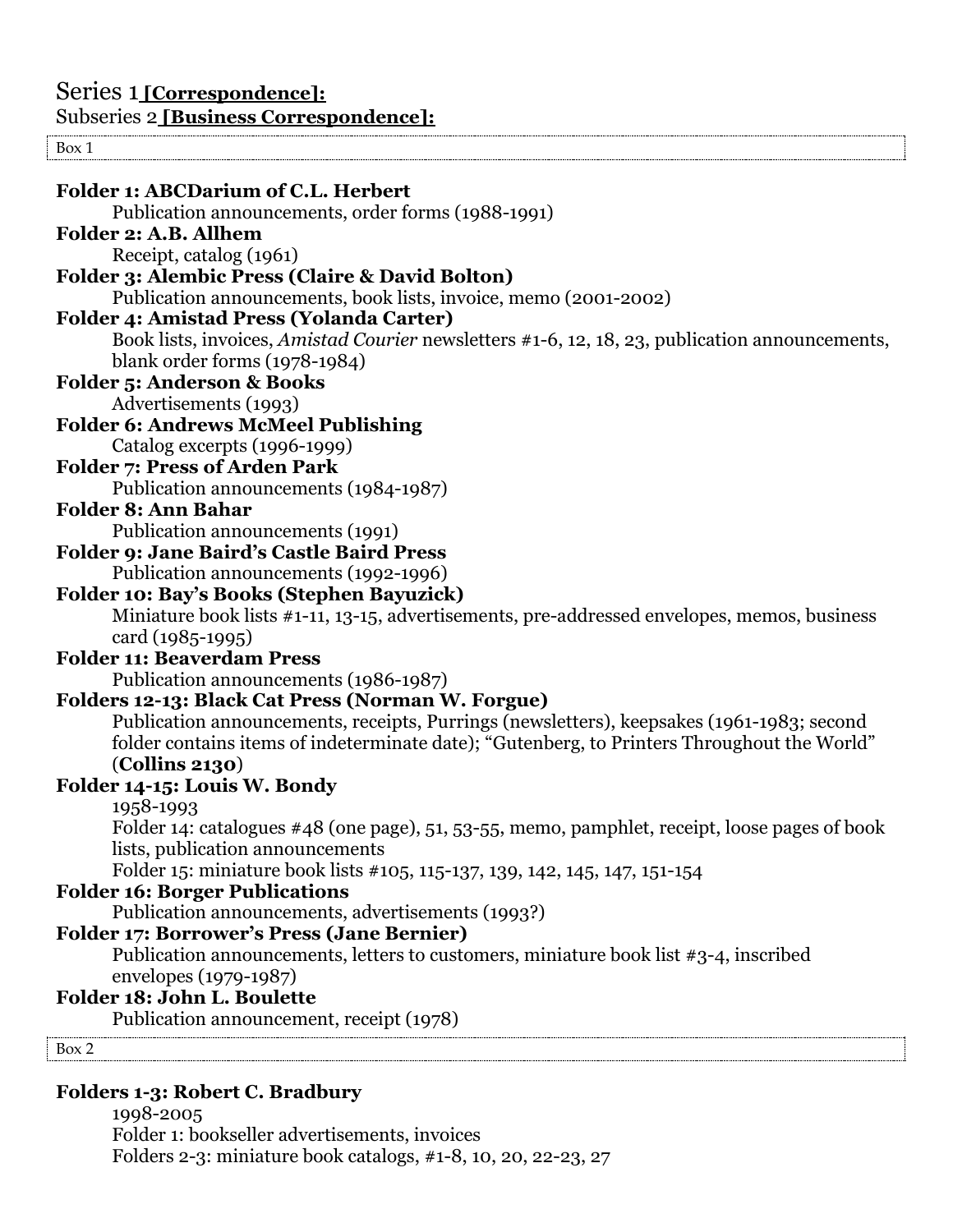#### **Folders 4-7: Bromer Booksellers** 1983-1994? Folder 4: invoices, receipts, advertisements, order forms, catalogs (unnumbered) Folders 5-7: catalogs #31-39, 42-48, 50, 52, 54-60, 62-65, 67-71, 74-80, 90, 92, 104 **Folder 8: Natalie Buchman Books LLC** Catalogs, order forms (2001-2002) **Folder 9-11: Catharijne Press** 1980s-1990s? Folder 9: publication announcements, receipt, order form Folders 10-11: catalogues #1, 3-9, 11-13 **Folder 12: Chanticleer Press (Bruce Ogilvie)** Letter, publication announcements, pre-addressed envelopes, order form (1995-2000) **Folder 13: Marjorie Coffey** Correspondence, samples (2003) **Folder 14: Curiosity Shoppe (Art Westlake)** Memos, receipts (1984-1989) **Folder 15: De Walden Press** Publication advertisements, order forms (1996-1997?) **Folder 16: eBay (various sellers)** Print-outs of online auctions, item descriptions, receipts (2001-2004) Box 3 **Folder 1: Editions du Parnasse (Roger Huet)** Publication advertisements, order forms, book lists (1984-2002?) **Folder 2: Erebus Press** Publication advertisements, order forms (1971) **Folder 3: Charles Eubank** Publication announcement, order form (1995) **Folder 4: Flying Paper Press (Jody Williams,** *Diminutive Digest***)** Email correspondence regarding *Diminutive Digest* (2002-2003) **Folder 5: Flynn Books** Publication proposal (1989) **Folder 6: Doris Frohnsdorff** Catalogues #52-54, 58, 60 (1988-1992) **Folder 7: Garthegaat Bindery (Kim O'Donnell)** Prospectus (1996) **Folder 8: GEM Productions (Georgianne E. Matthews)** Correspondence, advertisements, order form (1999) **Folder 9: Genesis Publications** Publication announcements (1985-1986) **Folder 10: Gilguy Press (Linda Donaldson)** Publication announcements, invoice, business card (1989) **Folder 11: Gold Stein Press** Publication announcements, order forms, catalogs (1981-1998) **Folder 12: Joseph H. Gray** Correspondence, invoice (1966-1967) **Folder 13: Greenstone Books** Publication announcements, memo (1970) **Folder 14: K. Gregory** Catalogs #38, 40, 42 (fragment), 43 (fragment), 44, 45 (fragment), 46 (fragment), 47 (fragment), 48-54; unidentified catalog fragment; memo (1969-1984?) **Folder 15: Ha'Penny (Bette Roden)**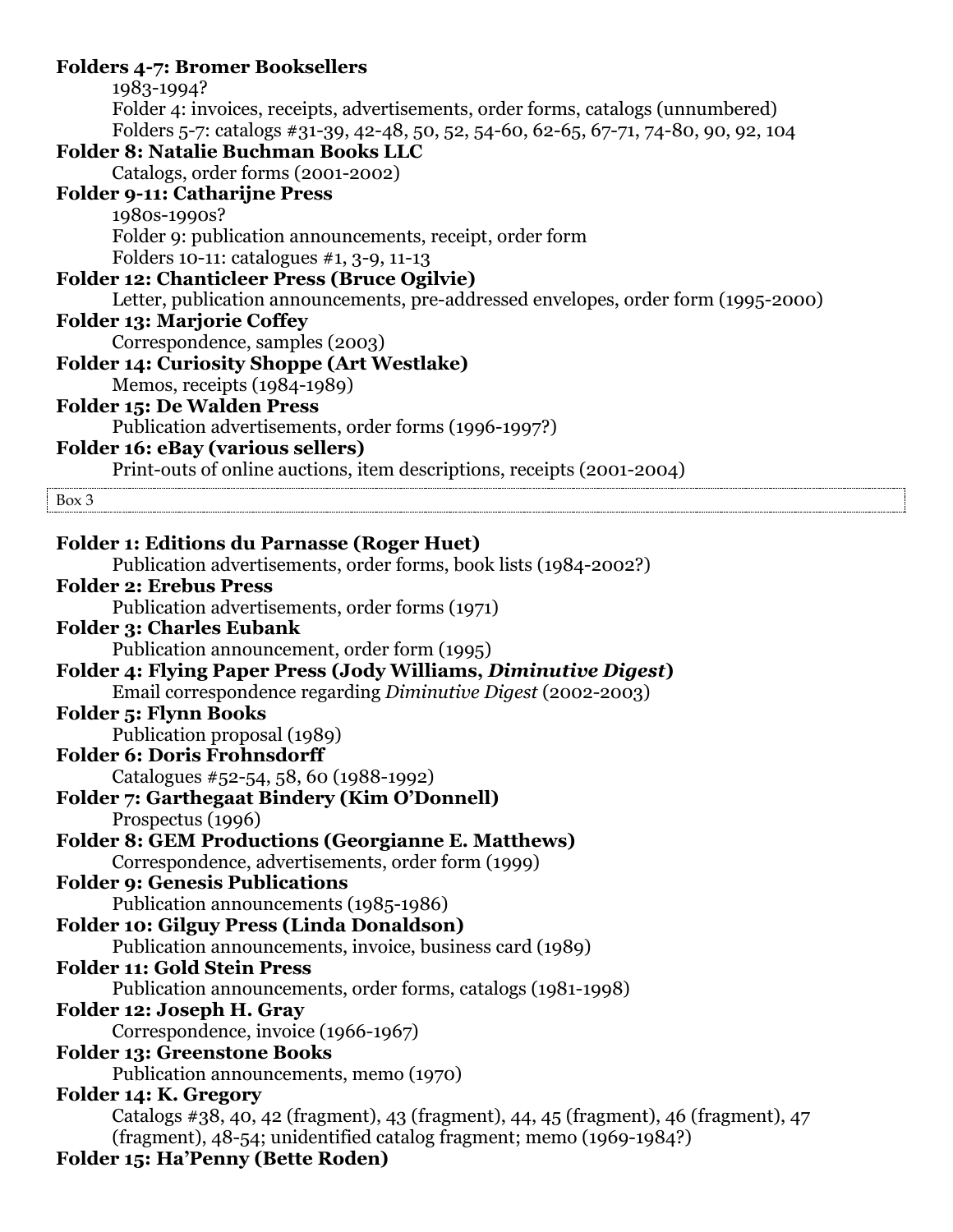Publication announcements, stock checklist, invoices, memo, miniature book lists #16-17, 19- 21, 23-30 (1980-1991) **Folder 16: Hanover Fitz Press** Publication announcement (1984) **Folder 17: Joshua Heller** Catalogue #31 (Lois Boorman Collection) (2005) **Folders 18-20: Hillside Press (Frank and Eleanor Irwin)** 1961-1986 Folder 18: Correspondence Folder 19: Publication announcements Folder 20: Christmas cards, change of address order, July 1980 issue of *The Microbibliophile* (commemorating the death of Frank Irwin) **Folder 21: Hobbyhorse Books** Catalogs #17-18 (1990s?) **Folder 22: George Houlé Books & Autographs** Book list, invoices (1986-1988) **Folder 23: Hurley Books** Catalogs #1, 3-5, 88, 191, 208 (1982-1994) **Folder 24: Impressions Press** Publication announcement (1994) Box 4 **Folder 1: International Miniature Book Society** Announcement of founding, membership forms, newsletter (vol. 1, no. 1), order form, publication announcements, booklist (no. 1) (1983-1984?) **Folder 2: Iron Bear Press (Gary & Kathryn Miller)** Memos, Christmas card, book lists, order form (1995-2000) **Folder 3: JEN Press (J. Ed Newman)** Publication announcements (1996-2000) **Folder 4: Juniper Von Phitzer Press** Publication announcements, receipts (1984-1999) **Folder 5: Carol Kent** Publication announcements (1980s?) **Folder 6: Leliefontein Publications (Heather J. Dean)** Publication announcements, order forms, letter to collectors (1990-1992?) **Folder 7: Jack R. Levien (Traders Press)** Publication announcements, receipt, book list (1968-1971) **Folder 8: Lilliput Press (Allan Armstrong, Tim Sheppard)** Publication announcements, memos, book lists (1989-1995?) **Folder 9: Lime Rock Press (Seymour Family)** Publication announcements, order forms, catalog (1981), invoice, business cards, blank postcards (1981-1983); "A Little Bit of History About Very Small Books" (2 copies) (**Collins 1158-1159**) **Folder 10: Lorson's Books & Prints** Miniature book lists #1-17, unnumbered book lists, invoices, memos, publication announcements, bookmarks advertising the business (1980-2005) **Folder 11: Lyceum Press** Publication announcements (1990s?) **Folder 12: Mauritom Press (Mary T. Peterson)** Advertisements (1990s?) **Folder 13: Robert L. Merriam** Publication announcements, order forms, invoice, book list #316 (1980s?)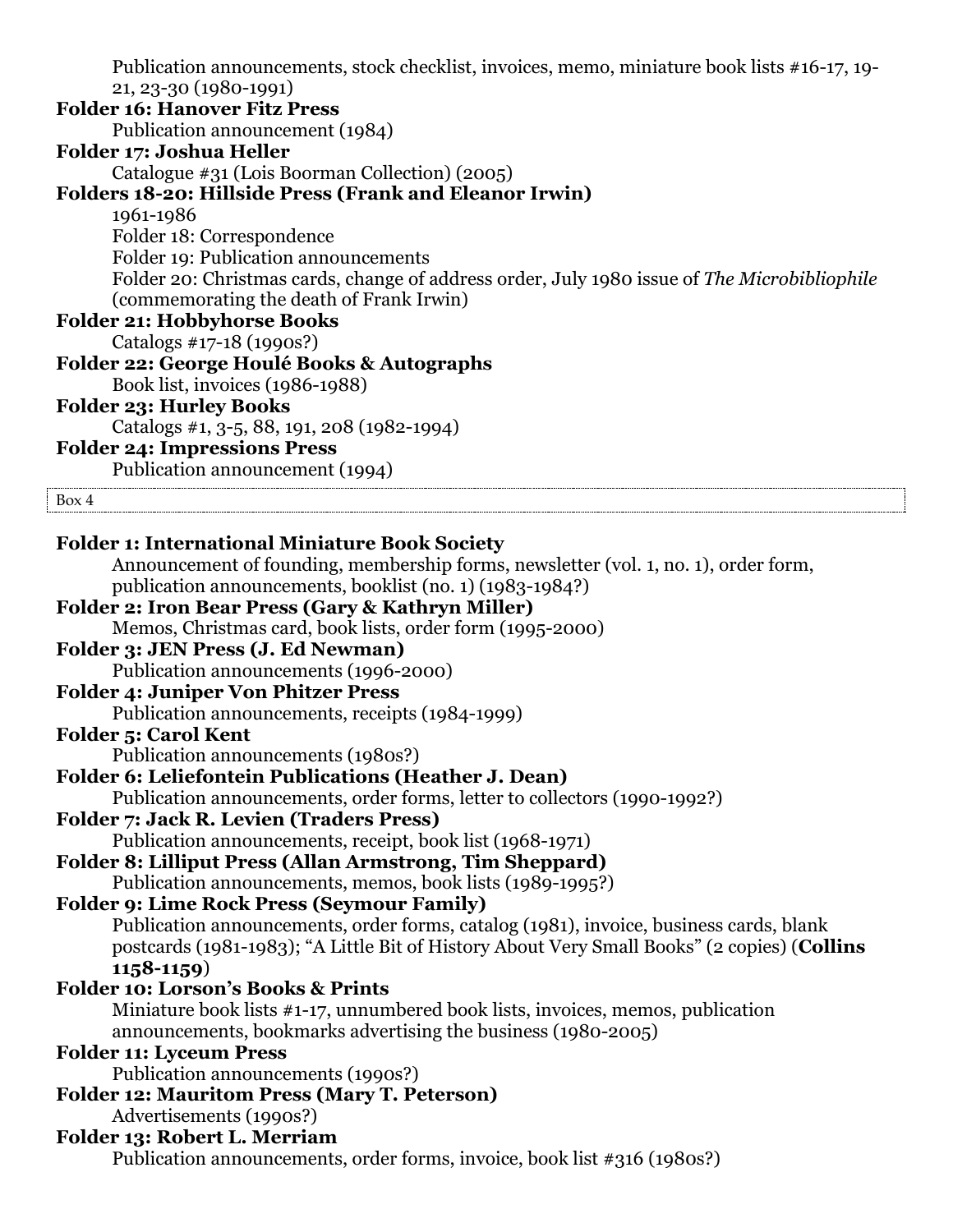| <b>Folder 14: Paul Alfred Meunier</b>                                                    |  |
|------------------------------------------------------------------------------------------|--|
| Publication announcements (1970s?)                                                       |  |
| <b>Folder 15: Micro-Tome Chase</b>                                                       |  |
| Book lists vol. II no. 1-3, vol. III no. 1, vol. IV no. 1-2 (1980s?)                     |  |
| <b>Folder 16: Miniaturbuchverlag Leipzig</b>                                             |  |
| Catalogs for Spring/Summer 1999, Spring/Summer 2000, Spring 2002, and 2003               |  |
| Folder 17: Miniature Painters, Sculptors and Gravers Society of Washington, D.C.         |  |
| Publication announcement (1993)                                                          |  |
| <b>Folder 18: Minikin Press (Max Marbles)</b>                                            |  |
| Publication announcements (1986)                                                         |  |
| Folder 19: Miniscula (Elizabeth Whitehouse)                                              |  |
| Catalogue #1, bookshop advertisements, booklist (2005)                                   |  |
| <b>Folder 20: Maurice J. Mitchell</b>                                                    |  |
| Letter regarding the completion of a miniature book truck (1985)                         |  |
| <b>Folder 21: Mystical Places Press (Jill Timm)</b>                                      |  |
| Business card, publication announcements, receipts, order forms (2001-2006)              |  |
| Folder 22: Robert D. Naiva                                                               |  |
| Publication announcement (1975)                                                          |  |
| <b>Folder 23: Nexus Press</b>                                                            |  |
| Publication announcement/event invitation (1993)                                         |  |
| <b>Folder 24: North Tower Press</b>                                                      |  |
| Publication announcement (1991)                                                          |  |
| Folder 25: Karen Nyman                                                                   |  |
| Catalogs #15-20 (2008-2009)                                                              |  |
| Folder 26: Oak Park Press (Jim Yarnell)                                                  |  |
| Prospectuses, business cards (1983-1984)                                                 |  |
| Folder 27: Oakham Bindery (Stanley Shapiro, Eric Hanson)                                 |  |
| Business card, publication announcements, receipt (1974-1976)                            |  |
| Folder 28: Old Manuscripts & Incunabula (O.M.I.)                                         |  |
| Publication announcements (1990-1994)                                                    |  |
| Box 5                                                                                    |  |
|                                                                                          |  |
| <b>Folder 1: Peacock Press</b>                                                           |  |
| Publication announcement, book list (1966?)                                              |  |
| <b>Folder 2: Pequeño Press (Pat Baldwin)</b>                                             |  |
| Publication announcements, catalog for October 1993, photographs of books (1991-2003?)   |  |
| Folder 3: Periodica Japonica, Inc.                                                       |  |
| Publication announcements, book lists (1985?)<br><b>Folder 4: Plandome Book Auctions</b> |  |
|                                                                                          |  |
| Auction catalog #239 (1990)                                                              |  |
| <b>Folder 5: Quail Hill Press (Rachel Barahal)</b>                                       |  |
| Publication announcements, envelope, booklist (1983-1984)<br>Folder 6: Barbara J. Raheb  |  |
|                                                                                          |  |
| Catalog for 1985, order form, holiday book list, receipt, book tag (1985)                |  |
| Folder 7: Kathryn I. Rickard                                                             |  |
| Publication announcements, memo, pamphlet about miniature books, book list (1984-1987?)  |  |
| <b>Folder 8: Sandlin's Books &amp; Bindery</b>                                           |  |
| Catalog #1 (1994)                                                                        |  |
| <b>Folder 9: Dea Sasso (Light of Day)</b>                                                |  |
| Publication announcement (1993)                                                          |  |

#### **Folder 10: Carol Schwartzott**

Publication announcements (1994-1995)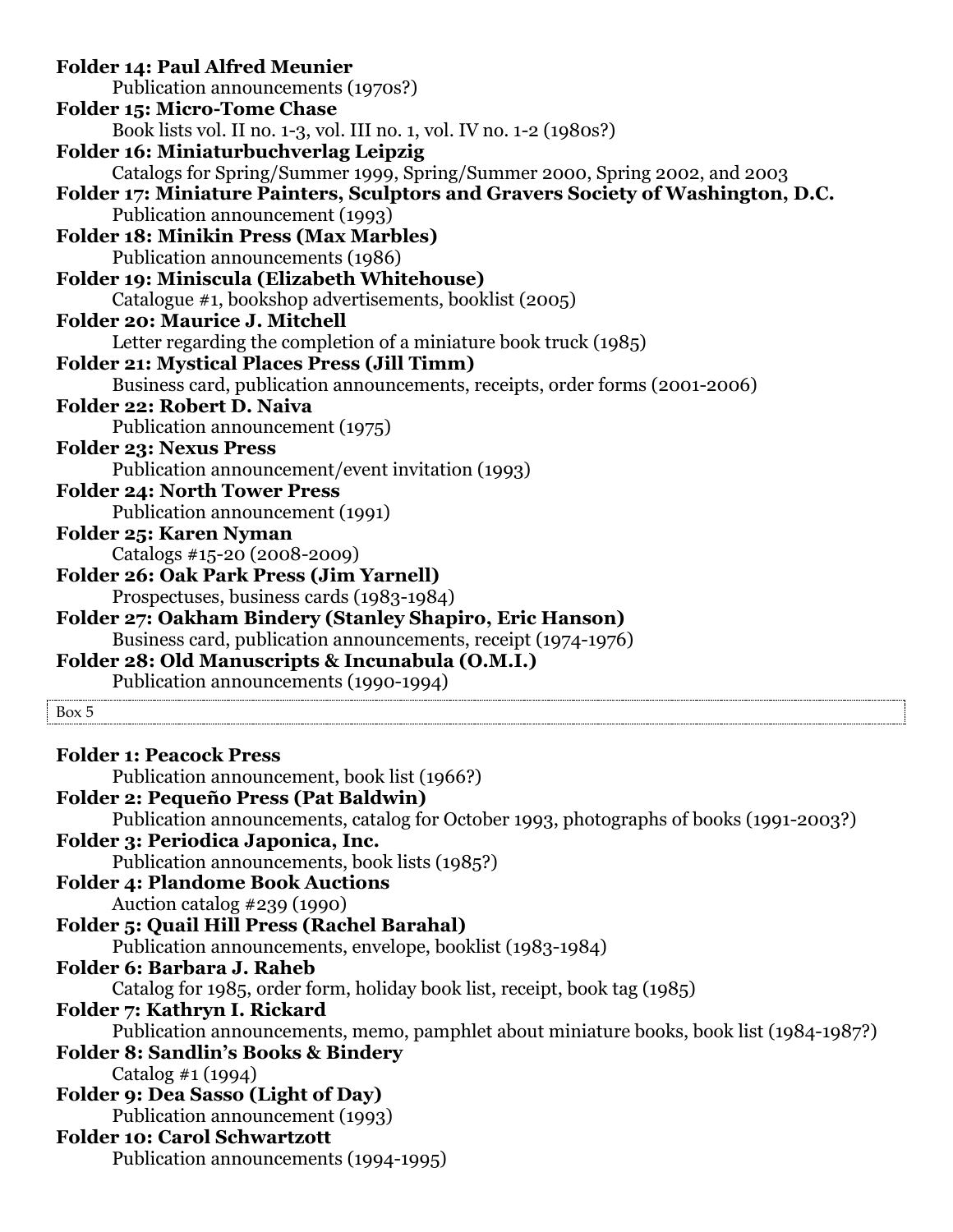Publication announcement, business card (1980s?)

**Folder 6: Gordon Williams**

Publication announcement (1987)

**Folder 7: Wind & Harlot Press (Robert & Bonnie Baris)**

Publication announcements (1986-1991?)

# **Folder 8: Richard G. Wong & Company**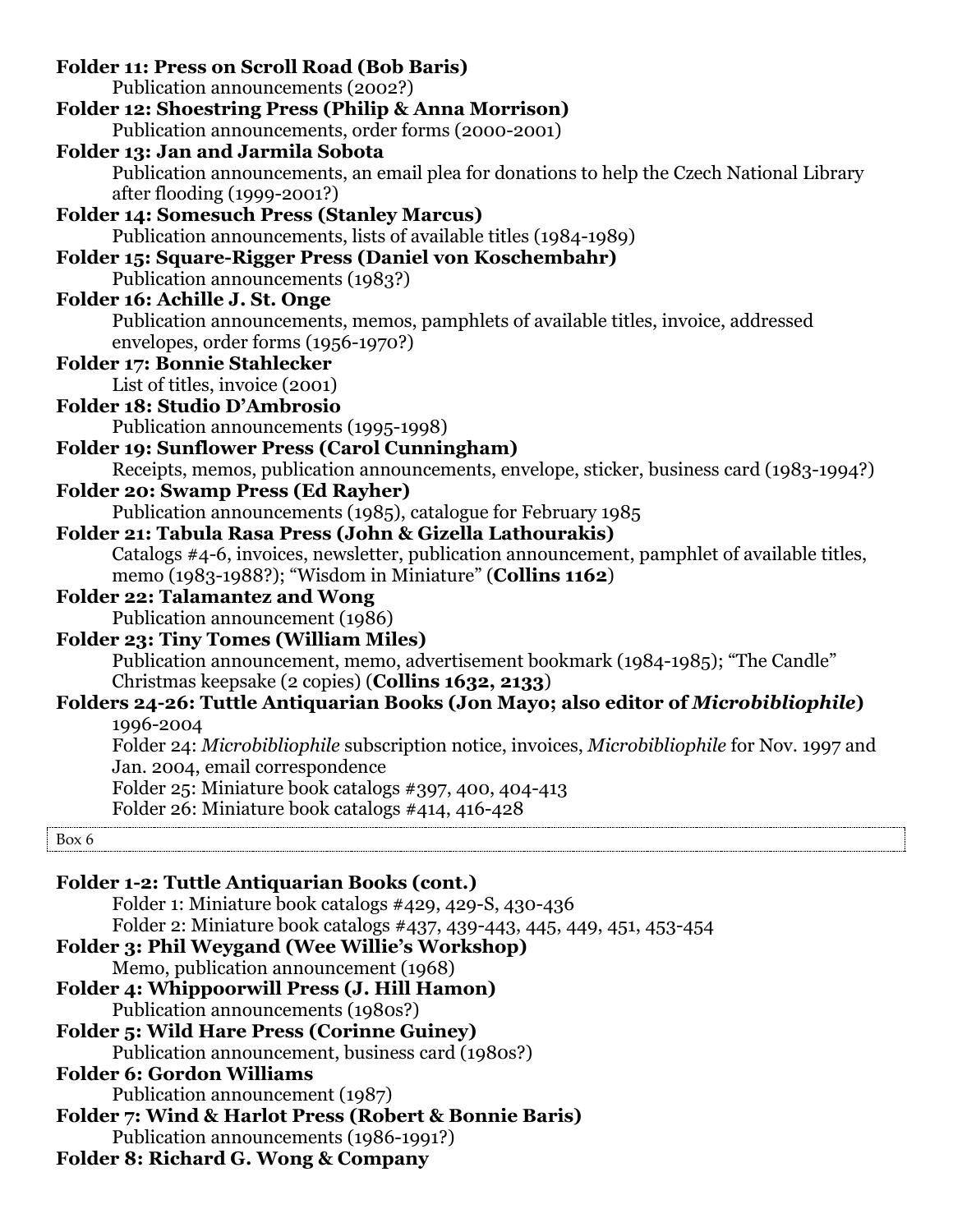Publication announcement, letter (1985-1988) **Folders 9-11: Victoria Book Shop (Milton Reissman)** 1980s? Folder 9: Catalogs #51-54, memo, book list Folder 10: Catalogs #55-61 Folder 11: Catalogs #63-68 **Folder 12: Xavier Press (Francis X. Harrigan)** Publication announcements, memo (1987-1995?) **Folder 13: Yankee Ink Dauber (Frederick B. Mac Mahon)** Publication announcements, newsletters, letter, book checklist (1962-1963) **Folder 14: Yellow Kid Press (Dave Serette)** Memos, newsletters, publication announcements, press advertisements (1970-1984?) **Folder 15: Miscellaneous promotional materials Folder 16: Miscellaneous catalogs Folder 17: Miscellaneous book lists**

Series 2 **[Miniature Book Society]:** 

Box 1

#### **Miniature Book Society Yearbooks**

1984, 1987, 1992, 1994-1997, 1998 (3 copies), 1999-2002, 2004-2007

#### **Miniature Book Society Exhibition/Competition Catalogs**

1988, 1989 (2 copies), 1990, 1991 (2 copies), 1992 (2 copies), 1993, 1995-1996, 1997 (2 copies), 1998 (3 copies), 1999 (4 copies), 2000, 2001 (2 copies), 2002, 2004, 2005 (2 copies), 2006-2007, 2009-2010

#### **Miniature Book Society Newsletter**

Special Issue 1997, January 1998, January 2001, January 2007

#### **Miniature Book Society Auction Catalogs**

September 1994, August 1997 (2 copies)

**Miniature Book Society promotional pamphlets** (2 versions, 3 copies each)

Box 2

#### **Miniature Book Society Grand Conclave Materials**

Including itineraries, travel brochures, etc.

**Folder 1: MBS Grand Conclave II** (1984, Boston MA) **Folder 2: MBS Grand Conclave III** (1985, Burbank CA) **Folder 3: MBS Grand Conclave IV** (1986, Washington DC) **Folder 4: MBS Grand Conclave V** (1987, Skokie IL) **Folder 5: MBS Grand Conclave VI** (1988, San Antonio TX) **Folder 6: MBS Grand Conclave VII** (1989, Cincinnati OH) **Folder 7: MBS Grand Conclave VIII** (1990, Glasgow, Scotland) **Folder 8: MBS Grand Conclave IX** (1991, Williamsburg VA) **Folder 9: MBS Grand Conclave X** (1992, San Diego CA) **Folder 10: MBS Grand Conclave XI** (1993, Chicago IL) **Folder 11: MBS Grand Conclave XII** (1994, Ottawa, Canada) **Folder 12: MBS Grand Conclave XIII** (1995, Pasadena CA) **Folder 13: MBS Grand Conclave XIV** (1996, San Francisco CA) **Folder 14: MBS Grand Conclave XV** (1997, Bethlehem PA) **Folder 15: MBS Grand Conclave XVI** (1998, Charleston SC)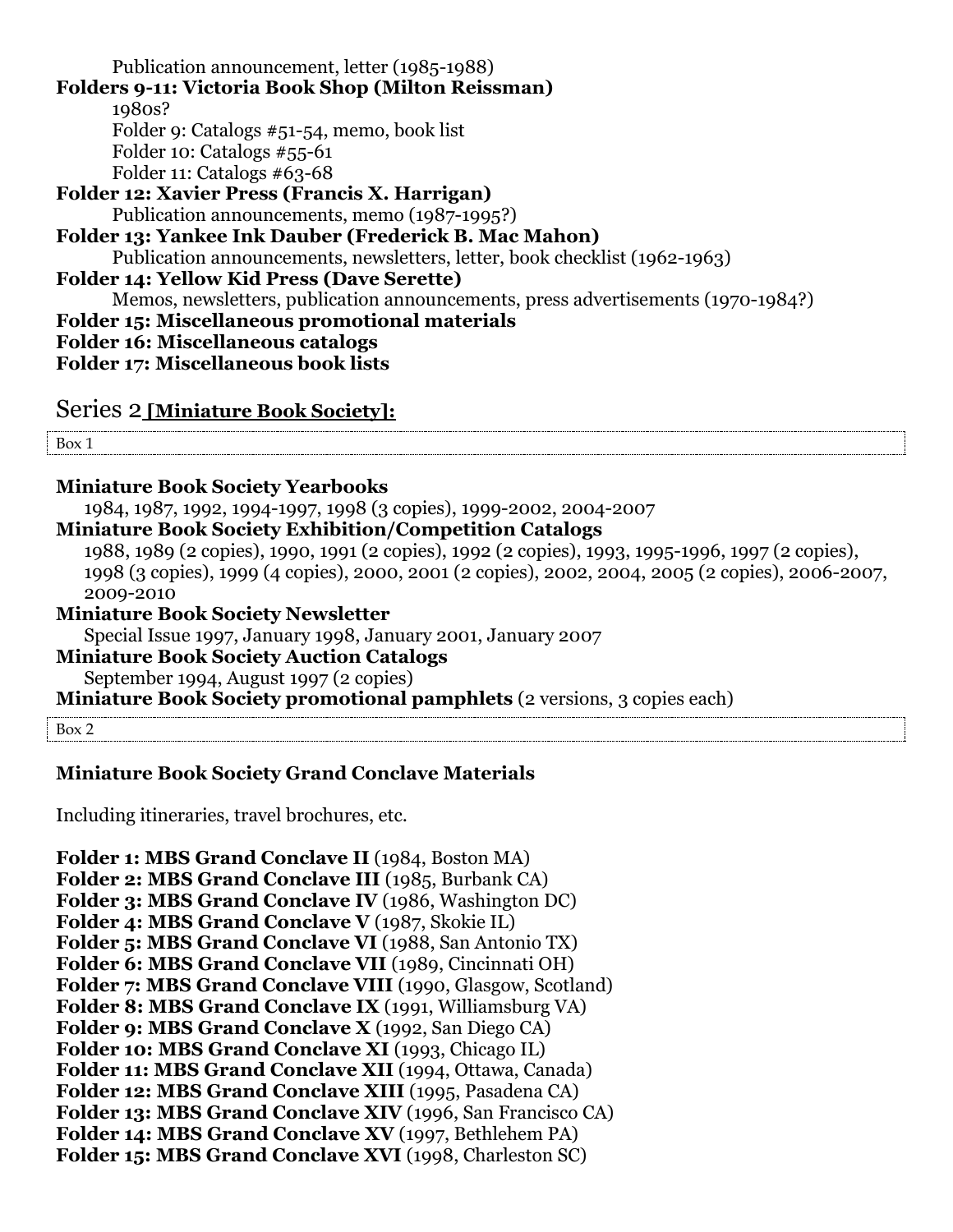Box 3

#### **MBS Grand Conclave Materials cont.**

Folder 1: MBS Conclave XVIII (2000, Rutland VT) **Folder 2: MBS Conclave XIX** (2001, Indianapolis IN) **Folder 3: MBS Conclave XX** (2002, Covington KY) **Folder 4: MBS Conclave XXI** (2003, Toronto, Canada) **Folder 5: MBS Conclave XXII** (2004, Bath, England) **Folder 6: MBS Conclaves XXIV, XXV** (2006, 2007; only blank registration forms and 2006 auction catalog) **Folder 7:** MBS tote bag, ID case with lanyard, nametag, pen **Folder 8:** Miscellaneous MBS materials, including awards, seals, travel receipts, directions

Box 4

#### **MBS Grand Conclave Miniature Keepsakes**

Call numbers in bold refer to items listed on Collins' inventory and originally housed with the rest of her miniature book collection.

#### **Conclave I:**

"Wee We? Oui. Whee!" accordion souvenir (Kitemaug Press) **(Collins 1155)** Excerpt from Dr. Frank Crane (Gilguy Press) **(Collins 1161)** "The Challenge: A Manuscript" (Ward Schori) **(Collins 2172)**

#### **Conclave II:**

Plastic medallion (2 copies) "Books by Petrarch" (Bronte Press) **(Collins 1417)**

#### **Conclave III:**

Crocheted bookmark (made by Collins) (2 copies) "I Hate Commas!" (Desert Press) **(Collins 1652)** "Alice Smith" (Bonnie Nelson) (2 copies) **(Collins 1653-1654)** Sir Francis Bacon, "On Books and Studies (Bronte Press) **(Collins 1655)** Rose print (Rebecca Press) **(Collins 1656)** "Miniature Book Gauge" (Kitemaug Press) **(Collins 1658)** "The Little People" (Lorson's Books & Prints) **(Collins 1660)** Columbian 415 Chappel invitation **(Collins 1661)** "Things To Do Today" notepad **(Collins 1663)** "The Love of Printed Things" (White Horse Press) **(Collins 1664)** Sample of decorative papers (Splendid Press) **(Collins 1665)** "1985 Conclave Record" (Kurbel Books) **(Collins 1666)** "Venerable Fra Junipero Serra" (Press in Hugu's Alley) **(Collins 1667)** "The World's Most Widely-Read Book" (Francis J. Weber) **(Collins 1668)** Charles Lamb, "On Country Living" (Wallace & Corry Nethery) **(Collins 1669)** "A Man of Business" (Lorson's Books & The Ampersand Workshop) **(Collins 1670)** "Eschscholtzia" print (Jane Conneen) **(Collins 1671)** "My Son The Drummer" (Kitemaug Press) **(Collins 1672)** "Checklist of Dard Hunter Books" (REM Miniatures) **(Collins 1686)** "Printers…the First Fifty Years" sample (Oak Park Press) **(Collins 1994)**

#### **Conclave IV:**

"Notes" blank pages (Kitemaug Press) **(Collins 1949)**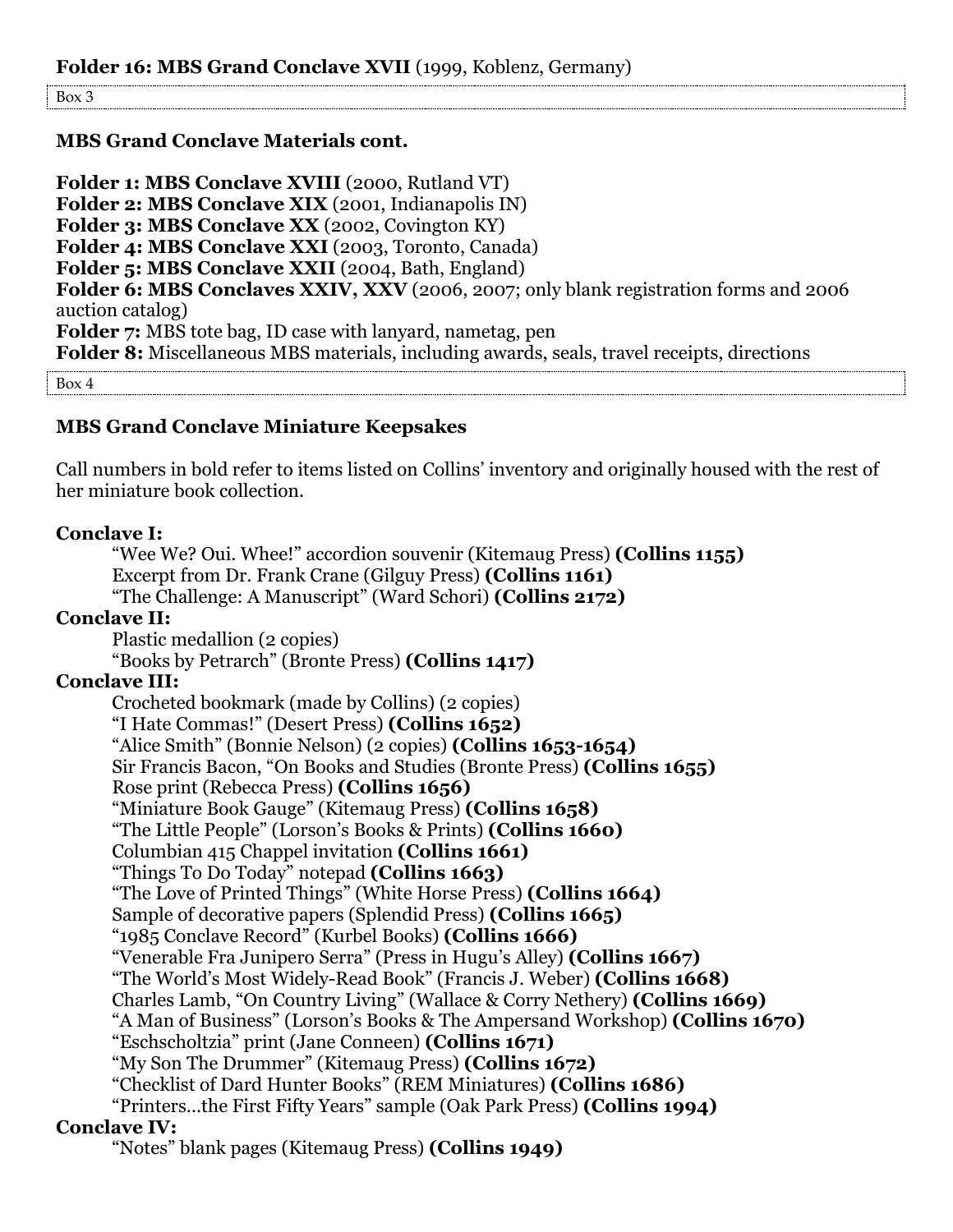| "Santayana Sampler" (Press of Ward Schori) (Collins 1950)<br>"The Fox & the Crow" (Jim Yarnell) (3 copies) (Collins 1951-1953) |
|--------------------------------------------------------------------------------------------------------------------------------|
| "One Librarian's Credo" (Tabula Rasa Press) (Collins 1954)                                                                     |
| "Lady Letters" (Rebecca Press) (Collins 1955)                                                                                  |
| Miniature photo album of Washington D.C. (Shaker Miniatures) (Collins 1959)                                                    |
| <b>Conclave V:</b>                                                                                                             |
| "John 3:16" (Bay's Books) (2 copies) <b>(Collins 2128, 2174)</b>                                                               |
| "Violets" (Jane Conneen) (Collins 2132)                                                                                        |
| "Oriental Sayings" (Scott Free Press & Papermill) (Collins 2135)                                                               |
| "A Good Book" (Tamazunchale Press) (Collins 2136)                                                                              |
| Autograph book (Roger Huet) (Collins 2138)                                                                                     |
| "Dingbats & Small Cuts" (Mauritom Press) (Collins 2139)                                                                        |
| "Erasmus on Studies" (Kitemaug Press) (Collins 2140)                                                                           |
| Photo of Thomas family (Good Book Press) (Collins 2142)                                                                        |
| Catalogue No. 1 (Ash Ranch Press) (2 copies) (Collins 2144-2145)                                                               |
| <b>Conclave VI:</b>                                                                                                            |
| "Adult Western" (Ash Ranch Press) (2 copies, one bound in leather) (Collins 2226-2227)                                         |
| <b>Conclave VII:</b>                                                                                                           |
| "Steve Allen Condensed" pamphlet (Mauritom Press)                                                                              |
| "Ohio Facts" pamphlet (made by Collins) (3 copies)                                                                             |
| <b>Conclave XII:</b>                                                                                                           |
| "The Beaver" pamphlet (made by Collins) (3 copies)                                                                             |
| <b>Conclave XIII:</b>                                                                                                          |
| "13" pamphlet (made by Collins) (3 copies)                                                                                     |
| <b>Conclave XIV:</b>                                                                                                           |
| "The Bay" pamphlet (made by Collins) (3 copies)                                                                                |
| <b>Conclave XV:</b>                                                                                                            |
| Paper star (made by Collins) (2 copies)                                                                                        |
| <b>Conclave XVI:</b>                                                                                                           |
| Tatted bookmark (made by Collins) (3 copies)                                                                                   |
| <b>Conclave XVIII:</b>                                                                                                         |
| Vermont-shaped pamphlet (made by Collins) (3 copies)                                                                           |
| <b>Conclave XIX:</b>                                                                                                           |
| "Beyond the Brickyard" pamphlet (made by Collins) (3 copies)                                                                   |
| <b>Conclave XX?:</b>                                                                                                           |
| Ohio River pamphlet (made by Collins) (3 copies)                                                                               |
| <b>Conclave XXI:</b>                                                                                                           |
| "The Longest Street in the World?" pamphlet (made by Collins) (3 copies)                                                       |
| Box 5                                                                                                                          |

# **Miniature Book Society Administrative & Promotional Materials**

Including directories, internal correspondence, membership applications, financial summaries, drafts of MBS logo, meeting minutes, promotional ideas, event flyers, and miscellaneous announcements, organized chronologically.

**Folder 1:** MBS materials, 1983-1986 **Folder 2:** MBS materials, 1987-1989 **Folder 3:** MBS materials, 1990-1991 **Folder 4:** MBS materials, 1992-1997 **Folder 5:** MBS materials, 1998-1999 **Folder 6:** MBS materials, 2000